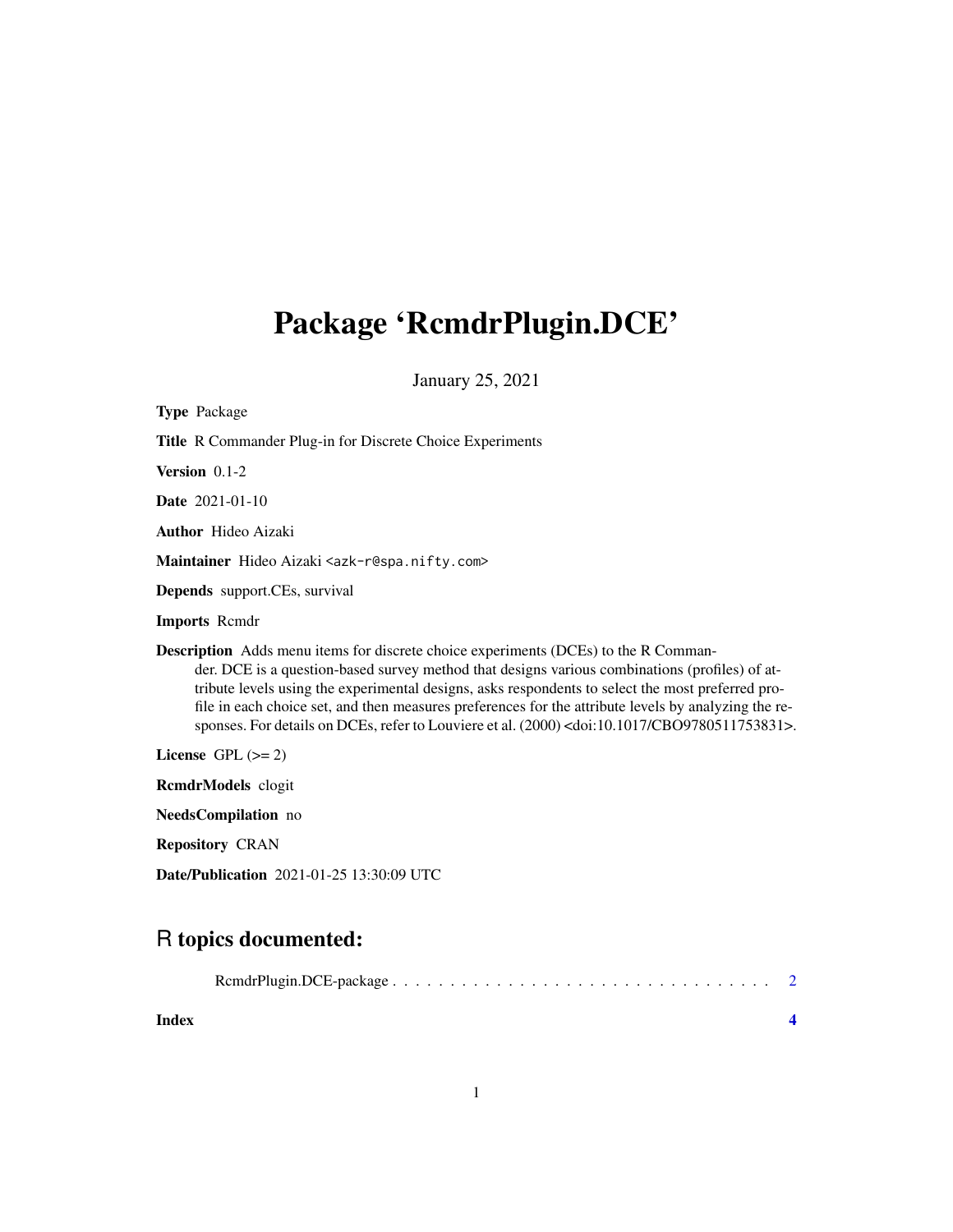<span id="page-1-0"></span>RcmdrPlugin.DCE-package

*R Commander Plug-in for Discrete Choice Experiments*

#### **Description**

This package adds menu items for discrete choice experiments (DCEs) to the R Commander. DCE is a question-based survey method that designs various combinations (profiles) of attribute levels using the experimental designs, asks respondents to select the most preferred profile in each choice set, and then measures preferences for the attribute levels by analyzing the responses. For details on DCEs, refer to Louviere et al. (2000).

#### Details

This package is an R Commander plug-in package for discrete choice experiments (DCEs). It depends on **[support.CEs](#page-0-0)** (Aizaki 2012), **survival** (Therneau 2020; Therneau and Grambsch 2000), and [Rcmdr](#page-0-0) (Fox 2005, 2017; Fox and Bouchet-Valat 2020). Refer to Aizaki (2012), Aizaki et al. (2014), and "Non-Market Valuation with R" <<http://lab.agr.hokudai.ac.jp/nmvr/>> for a brief introduction to DCEs in R.

After successfully installing and loading the **RemdrPlugin.DCE**, the R Commander window will appear, and then you will find "DCE" added to the top-level menus in the R Commander window.

Selecting "DCE" displays menu items. When selecting a menu item, the corresponding dialog box opens. The following dialog boxes are provided by RcmdrPlugin.DCE:

- The dialog box for "Design choice sets..." designs choice sets for DCE with the rotation design method or mix-and-match method using the function [rotation.design](#page-0-0) in [support.CEs](#page-0-0).
- The dialog box for "Create questions..." creates DCE questions from the choice sets designed in the first dialog box using the function [questionnaire](#page-0-0) in [support.CEs](#page-0-0).
- The dialog box for "Create design matrix..." creates a design matrix from the choice sets designed in the first daialog box using the function [make.design.matrix](#page-0-0) in [support.CEs](#page-0-0). The resultant design matrix can be also saved as a CSV file with the option "Save as CSV file".
- The dialog box for "Import design matrix..." read a CSV file containing the design matrix saved in the previous dialog box using the function read. table in [utils](#page-0-0).
- The dialog box for "Create data set for analysis..." creates a data set for analysis from the choice sets designed in the first dialog box and a data set containing responses to DCE questions using the function [make.dataset](#page-0-0) in [support.CEs](#page-0-0).
- The dialog box for "Fit model..." implements a conditional logit model analysis of the data set for analysis generated in the previous dialog box using the functions [clogit](#page-0-0) in survival and [gofm](#page-0-0) in [support.CEs](#page-0-0). The menu item "Fit model..." is activated if a data set for analysis created in the previous dialog box is selected as the active data set.
- The dialog box for "Calculate MWTPs..." calculates marginal willingness to pays (MWTPs) of non-monetary variables from the model fitted in the previous dialog box using the function [mwtp](#page-0-0) in [support.CEs](#page-0-0). The menu item "Calculate MWTPs..." is activated if the active model is of class "clogit".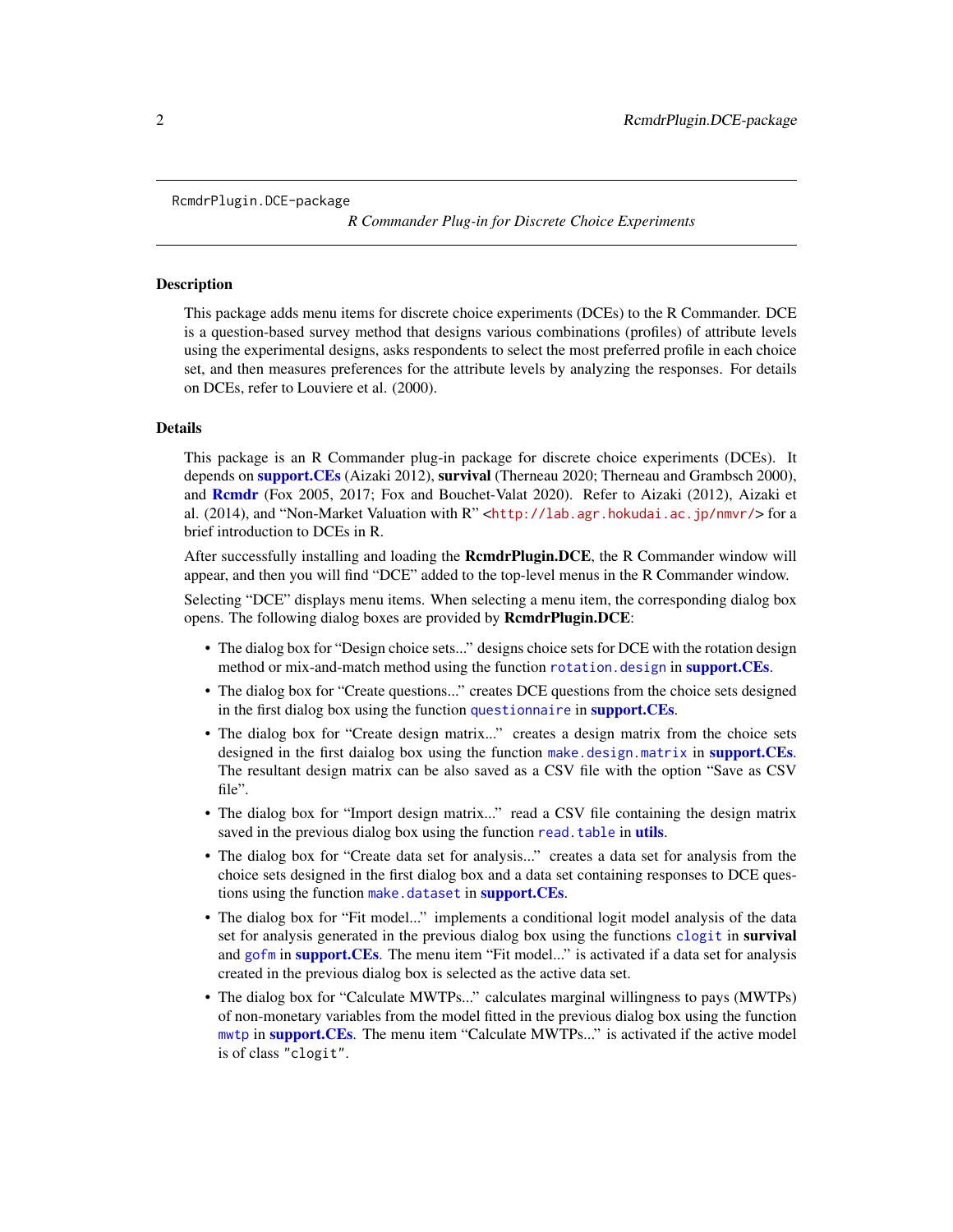#### Acknowledgments

This work was supported by JSPS KAKENHI Grant Number JP20K06251.

#### Author(s)

Hideo Aizaki

#### References

Aizaki H (2012) Basic Functions for Supporting an Implementation of Choice Experiments in R. *Journal of Statistical Software*, 50(C2): 1–24. [https://www.jstatsoft.org/article/view/](https://www.jstatsoft.org/article/view/v050c02) [v050c02](https://www.jstatsoft.org/article/view/v050c02).

Aizaki H (2021) support.CEs: Basic Functions for Supporting an Implementation of Choice Experiments. R package version 0.5-0. <https://CRAN.R-project.org/package=support.CEs>.

Aizaki H, Nakatani T, Sato K (2014) *Stated Preference Methods Using R*. Chapman and Hall/CRC.

Fox J (2005) The R Commander: A Basic Statistics Graphical User Interface to R. *Journal of Statistical Software*, 14(9): 1–42. <https://www.jstatsoft.org/article/view/v014i09>.

Fox J (2017) *Using the R Commander: A Point-and-Click Interface for R*. Chapman and Hall/CRC. <https://socialsciences.mcmaster.ca/jfox/Books/RCommander/>

Fox J, Bouchet-Valat M (2020) Rcmdr: R Commander. R package version 2.7-1. [https://](https://socialsciences.mcmaster.ca/jfox/Misc/Rcmdr/) [socialsciences.mcmaster.ca/jfox/Misc/Rcmdr/](https://socialsciences.mcmaster.ca/jfox/Misc/Rcmdr/).

Louviere JJ, Hensher DA, Swait JD (2000) *Stated Choice Methods: Analysis and Application*. Cambridge University Press.

Therneau T (2020) survival: Survival Analysis. R package version 3.2-7. [https://CRAN.R-project](https://CRAN.R-project.org/package=survival). [org/package=survival](https://CRAN.R-project.org/package=survival).

Therneau TM, Grambsch PM (2000) *Modeling Survival Data: Extending the Cox Model*. Springer.

#### Examples

```
if(interactive()) {
 library(RcmdrPlugin.DCE)
}
```